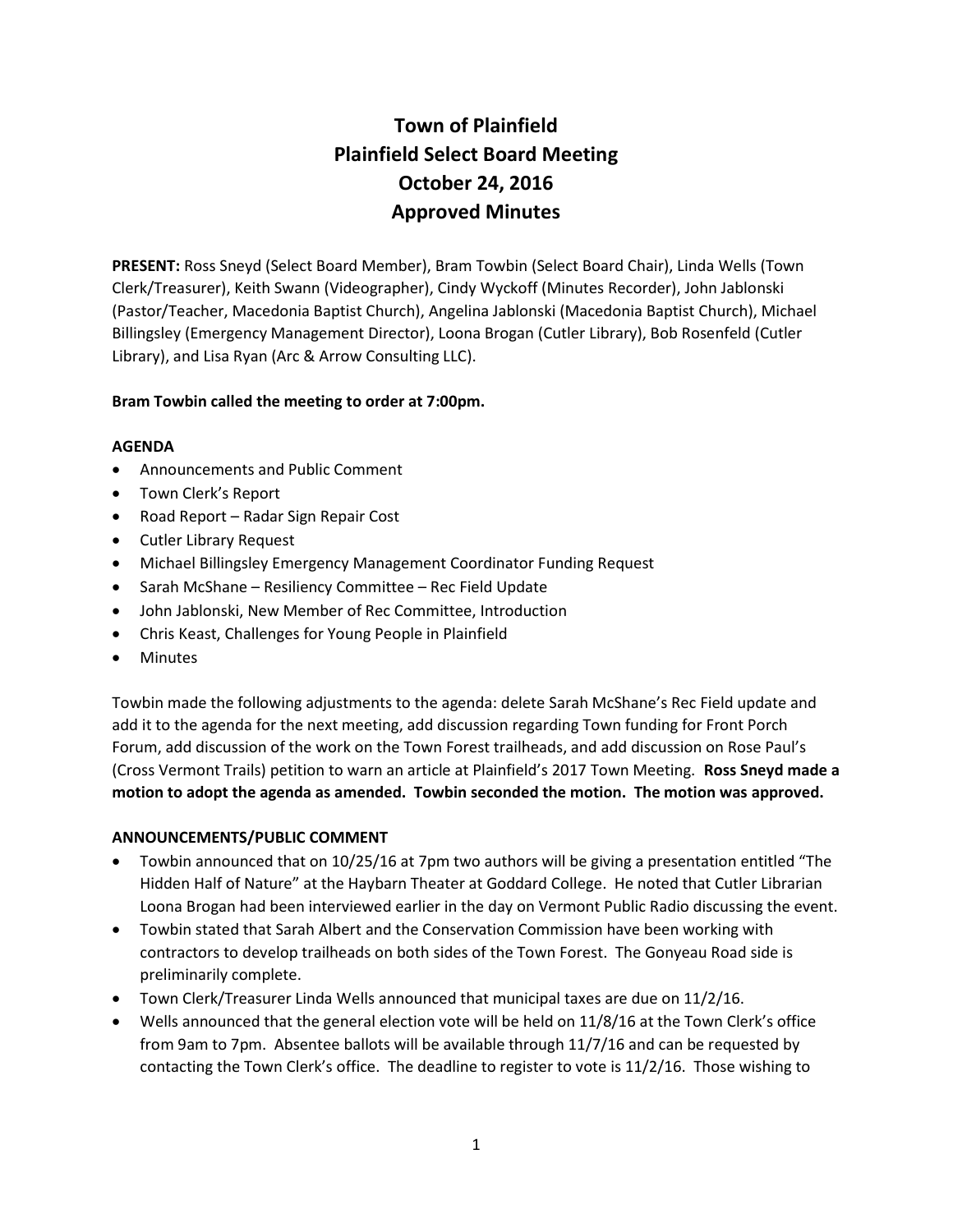register can do so at the Town Clerk's office, online at the Secretary of State's website, and at the Department of Motor Vehicles, among other agencies.

 Towbin reported on two recent crime incidents that occurred in the Town. The first was an incident where several windshields/windows of vehicles in the Village were shot out by BB guns. The incident is still under investigation and anyone who has information on it should contact the State Police. The second was a police car chase through the Town. The offender has been identified and is expected to appear in court by 10/28/16.

# ROSE PAUL, CROSS VERMONT TRAIL ASSOCIATION

 Towbin announced that Plainfield resident Rose Paul from the Cross Vermont Trail Association will be present at the next meeting to discuss raising funds to build a bridge for the bike trail across the Winooski River in the vicinity of the power dam heading into Montpelier. Other area towns are expected to contribute. The Cross Vermont Trail Association is requesting to have the issue voted on at Plainfield's Annual Town Meeting in March of 2017 and will circulate a petition among Plainfield's registered voters to include an article on the warning. Towbin and Wells explained the process of petitioning an item for Town Meeting.

# TOWN CLERK'S REPORT

- Wells presented a rental agreement between the Town and the Waldorf High School for an ongoing rental of the Town Hall Opera House, which needs approval from the Select Board. Wells noted that the Friends of the Plainfield Town Hall Opera House has already reviewed the agreement. Sneyd made a motion to approve the rental agreement between the Town of Plainfield and the Waldorf High School. Towbin seconded the motion. The motion was approved.
- Wells presented a contract for an archeological study as part of the larger flood mitigation study to replace two bridges in the Village—one on Brook Road and the other on Mill Street. Towbin explained the mix up regarding the requirement for the archeological study and that the Town would be splitting the \$3,413 cost with the Central Vermont Regional Planning Commission (CVRPC), the administrator of the grant. Sneyd made a motion to approve the \$3,413 contract for the archeological study on the two bridges in the Village with the understanding that CVRPC will be paying half the cost of the contract. Towbin seconded the motion. The motion was approved. Wells will contact Dan Currier at the CVRPC to note that the Select Board had made a motion to sign the contract with the stipulation that CVRPC would be paying for half of the \$3,413.
- Wells presented a reimbursement request from the Town to VTRANS for the Pedestrian Bridge project for costs incurred by the Dufresne Group and Staff Sterling Management. Wells noted that Project Manager Pat Travers had already reviewed and approved it. Sneyd made a motion to approve the \$3,960 cost reimbursement from VTRANS for the Pedestrian Bridge project. Towbin seconded the motion. The motion was approved. Towbin explained why the project is needed and how it will help leverage additional funding from the State for other necessary improvements.
- Wells presented a revamped job description for a part-time Facility Maintenance Manager position for the Select Board to review prior to re-advertising it on Front Porch Forum. Towbin read aloud the new job description for the position that will manage the routine maintenance of Town buildings, including monitoring trash/recycling at the Mill Street Park and Town Hall Opera House and dispose of as needed. Sneyd made a motion to adopt the new job description as written. Towbin seconded the motion. The motion was approved.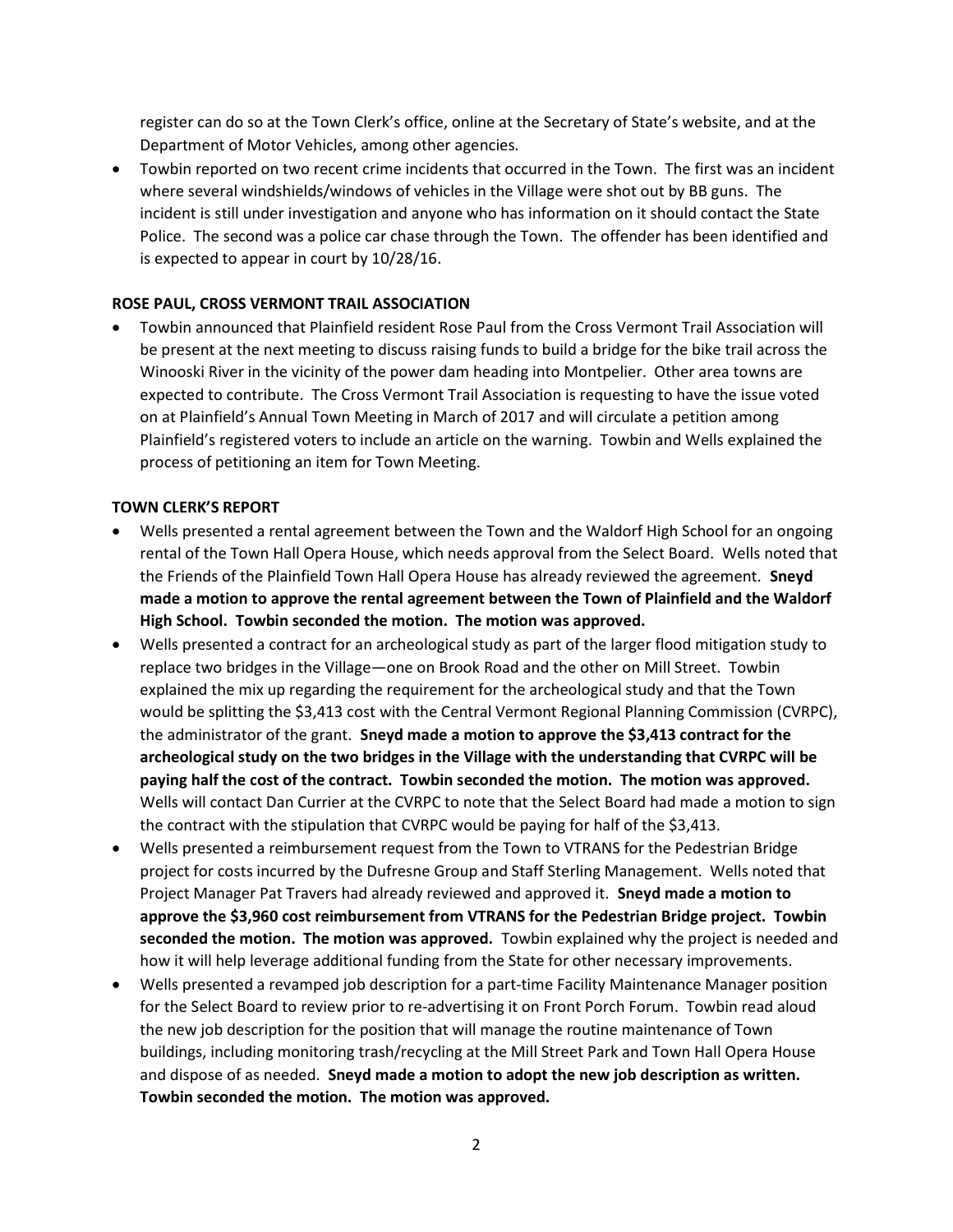Wells noted an email she had received from Dan Gadd regarding the liner in the ice rink at the Recreation Field that is degrading. The options are to either patch the liner for \$460 that would last a year or two or purchase a new liner for just over \$1,000 with a life span of 8-10 years. Discussion followed on available funds in the Recreation Committee budget and other potential costs at the Recreation Field. It was decided that the Recreation Committee should discuss the options and present recommended choices to the Select Board at the 11/28/16 meeting.

## ROAD REPORT – RADAR SIGN REPAIR COST

 Towbin reviewed the issue of the Town's radar sign, which was vandalized last Halloween and soon thereafter stopped working. The repair cost is \$1,700. Discussion ensued on whether to fix the broken sign or purchase a new one. Sneyd raised the idea of considering the purchase of a more permanent mounted radar sign such as is used on Elm Street in Montpelier. It was decided to table the discussion until the next meeting to give Sneyd the opportunity to further investigate Montpelier's radar sign and have the full Select Board present to weigh the options and make a decision.

## CUTLER LIBRARY REQUEST

 Bob Rosenfeld and Loona Brogan were present representing the Cutler Library along with Lisa Ryan from Arc & Arrow LLC, the latter of whom is consulting with the Library on its application for a planning grant. The Library is asking the Town of Plainfield to apply for the grant on its behalf. Towbin noted that the concern of the Select Board is twofold: potential financial liability to the Town, and the precedent of having a non-Town entity representing the Town. Ryan explained the various levels of protection that the Town has in the application by the grantee using the grantor's website. Discussion followed that included assurance of indemnity and a minimal investment of the Town's time, the necessary steps in the application process, confirmation that the Library will cover any costs associated with the application, and the establishment of a subgrant agreement between the Town and Library. It was agreed that the Town would move forward in the role of applying on behalf of the Library with the stipulation that the Town could withdraw at any time if the process was consuming too much of the Town's time. Sneyd made a motion that the Town support the Library's proposal to apply for a planning grant from the Vermont Community Development Program. The Town would merely be applying and the grant would go to the Library, which would be a subgrantee, subject to a subgrantee agreement between the Town and the Library. The subgrantee will oversee all interactions with the database. Towbin seconded the motion. The motion was approved.

#### BUYOUT OF HOUSE ON CAMERON ROAD

 Towbin reviewed the situation and the buyout proposal of the house on Cameron Road that experts agree is on the verge of falling into the Great Brook. A title search of the property is necessary for the closing process. Sneyd made a motion to authorize the Town's attorney, James Jamele, to do a title search of the property on Cameron Road. Towbin seconded the motion. The motion was approved.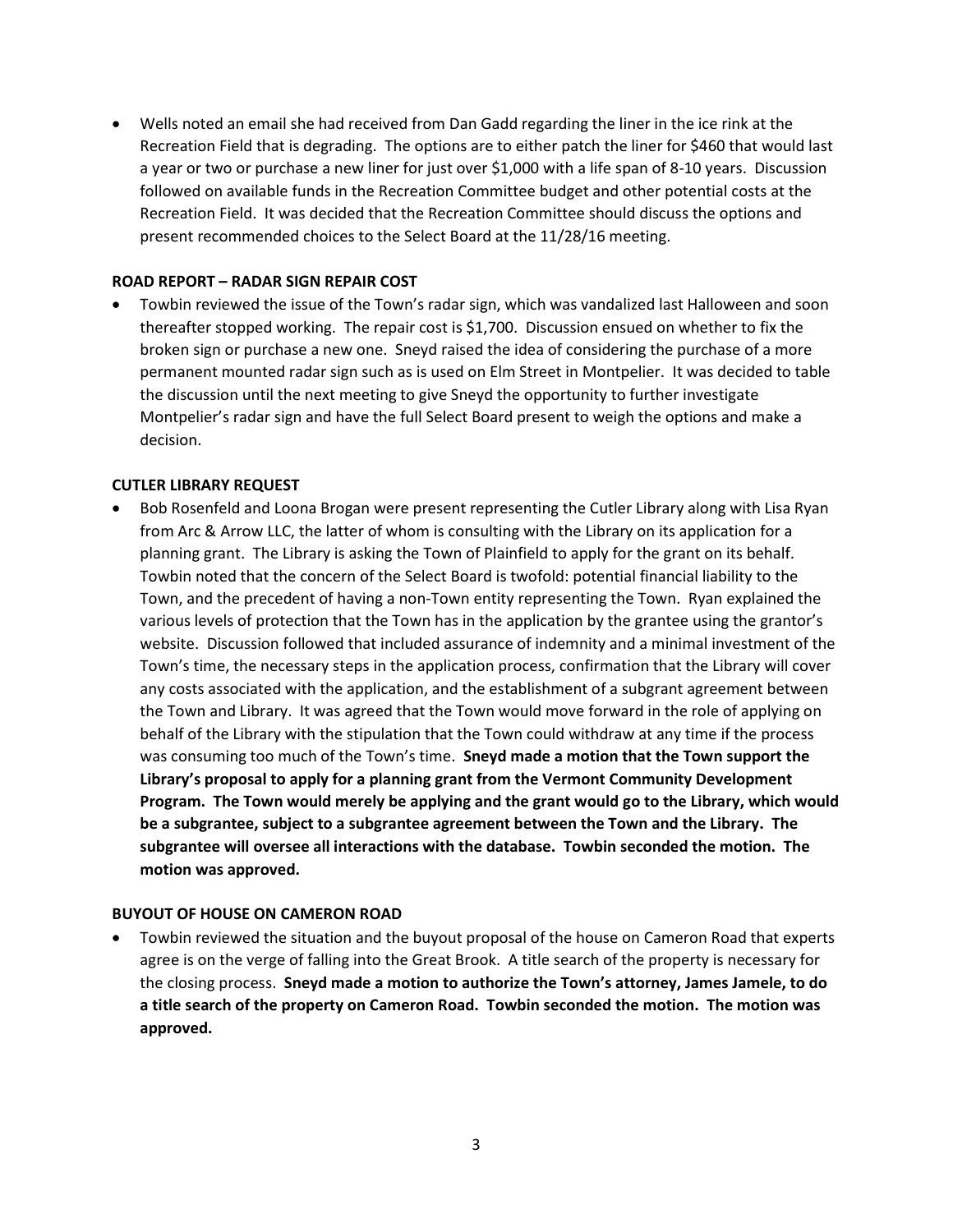## MICHAEL BILLINGSLEY EMERGENCY MANAGEMENT COORDINATOR FUNDING REQUEST

 Towbin provided background on Michael Billingsley's experience on the Town's Hazard Mitigation Committee and qualifications for the Emergency Management Director (EMD) position. Billingsley had drawn up a contract for the position. Towbin noted that no other volunteer committee chair in the Town works under a contract. Budget discussions will begin in November for next year's budget, at which time a line item for the position can be established. Between now and when such funding becomes available, monies can be found from different line items for needed trainings. Billingsley stated his appreciation for being chosen to the position and acknowledged his indebtedness to the outgoing EMD, Rob Bridges, for his guidance over the past year. He noted that the State now would like all municipal EMDs to be certified. Billingsley requested that, firstly, he be covered under the Town's insurance policy and, secondly, that a mechanism be in place to ensure that any evaluation regarding his performance be done in a professional manner through a public hearing. Towbin stated that as a Select Board-appointed official, the Town can provide assurance through a letter from the League of Cities and Towns that Billingsley will not be held liable when acting in an official capacity. Discussion followed on ways of meeting expenses between now and when the Town approves a formal budget line item for the position starting in July 2017. It was decided that Billingsley should sketch out any anticipated expenses in the interim, which can be considered by the Select Board on a case-by-case basis. Billingsley noted his formal acceptance of the position and terms as discussed. Billingsley summarized an upcoming emergency preparedness conference and requested reimbursement for \$100 in expenses. Sneyd made a motion to approve \$100 for Billingsley to attend the Vermont Emergency Management conference. Towbin seconded the motion. The motion was approved. Towbin thanked Billingsley for all of his work.

# DONATION TO FRONT PORCH FORUM

 Towbin noted Front Porch Forum's current annual fundraising effort and asked Wells if there was funding available for a donation, which Wells stated could be expended from the website line item. A brief discussion followed on the amount to donate with a decision on the sum of \$150. Sneyd made a motion to donate \$150 to Front Porch Forum. Towbin seconded the motion. The motion was approved.

# JOHN JABLONSKI, NEW MEMBER OF REC COMMITTEE, INTRODUCTION

 Towbin introduced John Jablonski and thanked him for volunteering for the Recreation Committee. Jablonski gave a brief background on his recent move to the area from New York to become the Pastor/Teacher of the Macedonia Baptist Church. He stated that one of the thrusts of his Church is to get involved in the community by performing public service, and volunteered his and his parishioners' time and effort toward actions that benefit the community. Jablonski noted various local activities in which his congregation is becoming involved and highlighted the fact that the Church's volunteer work is done without regard to what individuals in the community believe or what their lifestyles are. Towbin and Sneyd thanked him and noted a few ways in which he might become involved, e.g., planning for Old Home Days and helping to set up the bus shelter on Route 2. Jablonski requested that the Select Board forward a list of projects that can be considered.

# CHRIS KEAST, CHALLENGES FOR YOUNG PEOPLE IN PLAINFIELD

Chris Keast was not present so there was no discussion of this item.